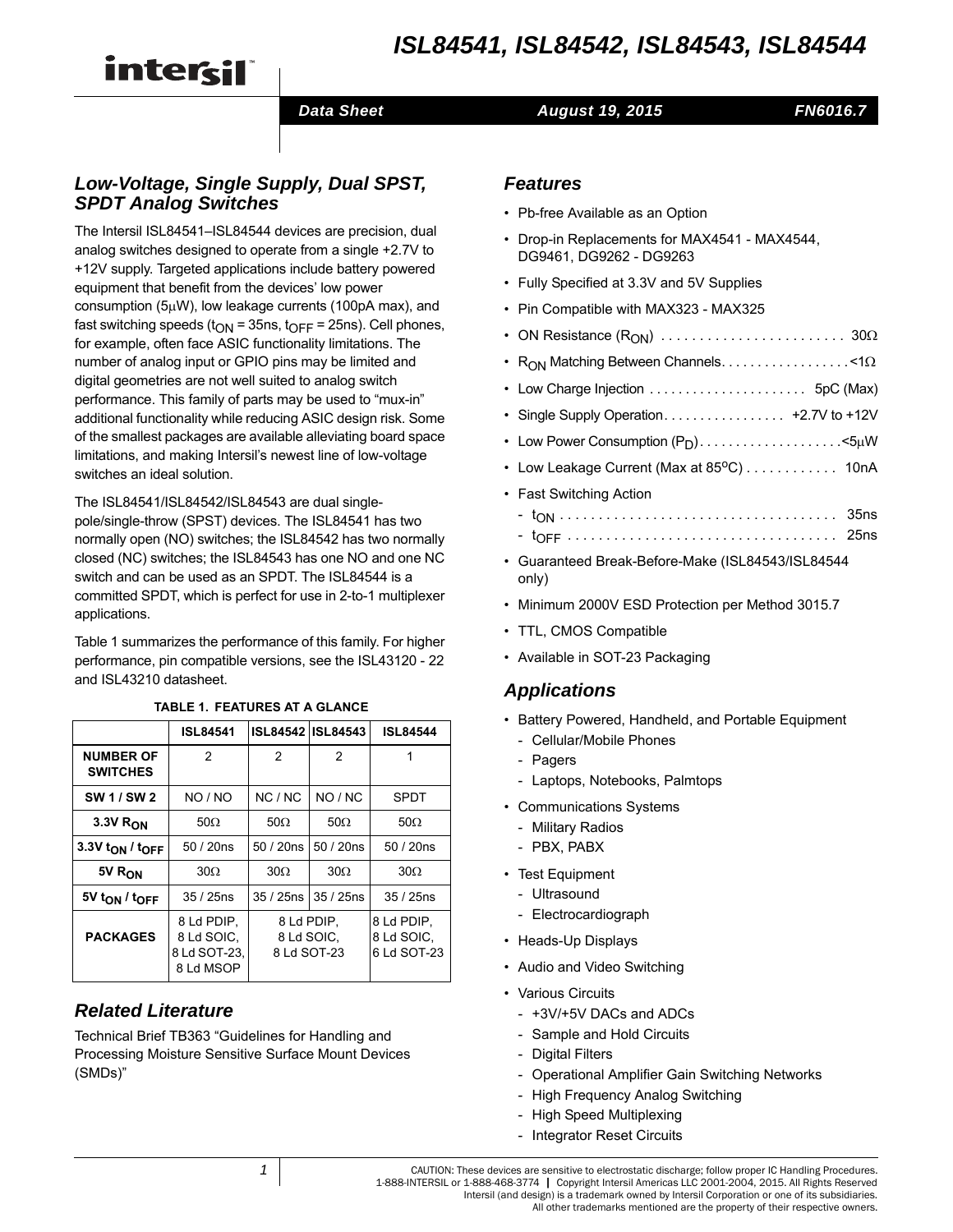







#### NOTE:

<span id="page-1-0"></span>1. Switches Shown for Logic "0" Input.

**4 GND**

#### *Truth Table*

|              |            | <b>ISL84541   ISL84542</b>       | <b>ISL84543</b> |     |     | <b>ISL84544</b> |
|--------------|------------|----------------------------------|-----------------|-----|-----|-----------------|
| <b>LOGIC</b> | SW 1.2     | $SW 1.2$ $SW 1$ $SW 2$ $PHN 1.2$ |                 |     |     |                 |
| 0            | <b>OFF</b> | <b>ON</b>                        | <b>OFF</b>      | ΩN  | ON  | OFF             |
|              | ON         | OFF                              | ON              | OFF | OFF | ON              |

NOTE: Logic "0"  $\leq$  0.8V. Logic "1"  $\geq$  2.4V.

#### *Pin Descriptions*

| <b>PIN</b> | <b>FUNCTION</b>                           |
|------------|-------------------------------------------|
| $V +$      | System Power Supply Input (+2.7V to +12V) |
| GND        | <b>Ground Connection</b>                  |
| IN         | Digital Control Input                     |
| COM        | Analog Switch Common Pin                  |
| <b>NO</b>  | Analog Switch Normally Open Pin           |
| <b>NC</b>  | Analog Switch Normally Closed Pin         |
| N.C.       | No Internal Connection                    |

**5 NC**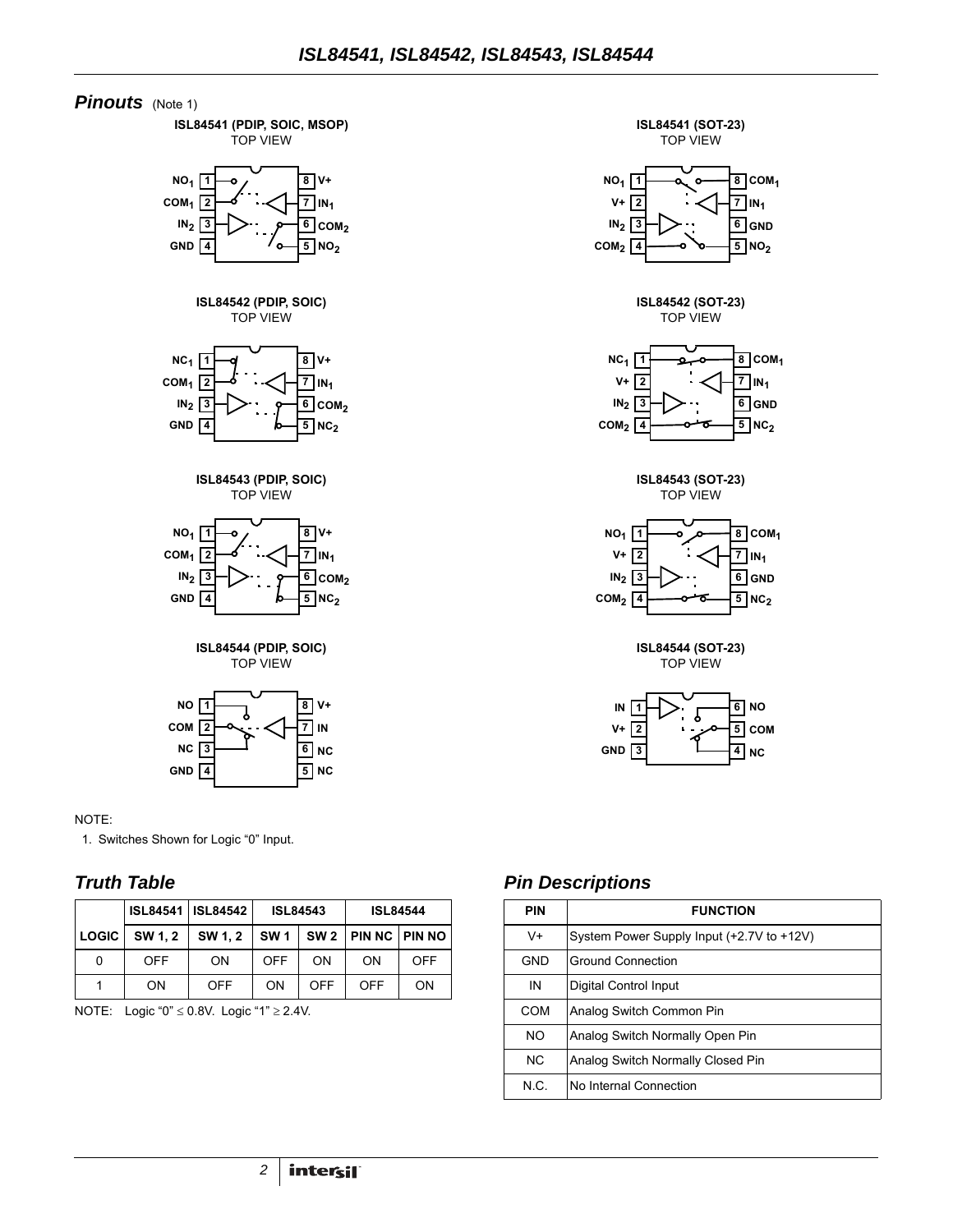# <span id="page-2-0"></span>*Ordering Information*

| <b>PART NO.</b><br>(BRAND)                                                                                        | TEMP.<br>RANGE ( <sup>O</sup> C) | PACKAGE<br>(RoHS<br>Compliant) | PKG.<br>DWG.# |
|-------------------------------------------------------------------------------------------------------------------|----------------------------------|--------------------------------|---------------|
| <b>ISL84541CPZ</b><br>(Note 2) (No<br>longer available,<br>recommended<br>replacement:<br>ISL84541CBZ-T)          | 0 to 70                          | 8 Ld PDIP                      | E8.3          |
| ISL84541CBZ<br>(Note 2)                                                                                           | 0 to 70                          | 8 Ld SOIC                      | M8.15         |
| ISL84541CBZ-T<br>(Note 2)                                                                                         | 8 Ld SOIC Tape and Reel          |                                | M8.15         |
| ISL84541IPZ<br>(Note 2) (No<br>longer available,<br>recommended<br>replacement:<br>ISL84541CBZ-T)                 | -40 to 85                        | 8 Ld PDIP                      | E8.3          |
| <b>ISL84541IBZ</b><br>(Note 2)                                                                                    | $-40$ to 85                      | 8 Ld SOIC                      | M8.15         |
| ISI 84541IB7-T<br>(Note 2)                                                                                        | 8 Ld SOIC Tape and Reel          |                                | M8.15         |
| <b>ISL84541IUZ</b><br>(541I) (Note 2) (No<br>longer available,<br>recommended<br>replacement:<br>ISL84541CBZ-T)   | $-40$ to 85                      | 8 Ld MSOP                      | M8.118        |
| <b>ISL84541IUZ-T</b><br>(541I) (Note 2) (No<br>longer available,<br>recommended<br>replacement:<br>ISL84541CBZ-T) | 8 Ld MSOP Tape and Reel          |                                | M8.118        |
| ISL84542CPZ<br>(Note 2) (No<br>longer available,<br>recommended<br>replacement:<br>ISL84541CBZ-T)                 | 0 to 70                          | 8 Ld PDIP                      | E8.3          |
| <b>ISL84542CBZ</b><br>(Note 2) (No<br>longer available,<br>recommended<br>replacement:<br>ISL84541CBZ-T)          | 0 to 70                          | 8 Ld SOIC                      | M8.15         |
| ISL84542CBZ-T<br>(Note 2) (No<br>longer available,<br>recommended<br>replacement:<br>ISL84541CBZ-T)               | 8 Ld SOIC Tape and Reel          |                                | M8.15         |
| ISL84542IPZ<br>(Note 2) (No<br>longer available,<br>recommended<br>replacement:<br>ISL84541CBZ-T)                 | -40 to 85                        | 8 Ld PDIP                      | E8.3          |

# *Ordering Information*

| PART NO.<br>(BRAND)                                                                                                | TEMP.<br>RANGE ( <sup>O</sup> C) | <b>PACKAGE</b><br>(RoHS<br>Compliant) | PKG.<br>DWG.# |
|--------------------------------------------------------------------------------------------------------------------|----------------------------------|---------------------------------------|---------------|
| ISL84542IBZ<br>(Note 2) (No<br>longer available,<br>recommended<br>replacement:<br>ISL84541CBZ-T)                  | -40 to 85                        | 8 Ld SOIC                             | M8.15         |
| ISL84542IBZ-T<br>(Note 2) (No<br>longer available,<br>recommended<br>replacement:<br><b>ISL84541CBZ-T)</b>         | 8 Ld SOIC Tape and Reel          |                                       | M8.15         |
| ISL84542IHZ-T<br>(542I) (Note 2) <b>(No</b><br>longer available,<br>recommended<br>replacement:<br>ISL84541CBZ-T)  | 8 Ld SOT-23 Tape and Reel        |                                       | P8.064        |
| <b>ISL84543CPZ</b><br>(Note 2) ( $No$<br>longer available,<br>recommended<br>replacement:<br>ISL84544CBZ-T)        | 0 to 70                          | 8 Ld PDIP                             | E8.3          |
| ISL84543CBZ<br>(Note 2) ( $No$<br>longer available,<br>recommended<br>replacement:<br><b>ISL84544CBZ-T)</b>        | 0 to 70                          | 8 Ld SOIC                             | M8.15         |
| ISL84543CBZ-T<br>(Note 2) (No<br>longer available,<br>recommended<br>replacement:<br>ISL84544CBZ-T)                | 8 Ld SOIC Tape and Reel          |                                       | M8.15         |
| <b>ISL84543IPZ</b><br>(Note 2) ( $No$<br>longer available,<br>recommended<br>replacement:<br><b>ISL84544CBZ-T)</b> | -40 to 85                        | 8 Ld PDIP                             | E8.3          |
| ISL84543IBZ<br>(Note 2) ( $No$<br>longer available,<br>recommended<br>replacement:<br>ISL84544CBZ-T)               | -40 to 85                        | 8 Ld SOIC                             | M8.15         |
| ISL84543IBZ-T<br>(Note 2) ( $No$<br>longer available,<br>recommended<br>replacement:<br>ISL84544CBZ-T)             | 8 Ld SOIC Tape and Reel          |                                       | M8.15         |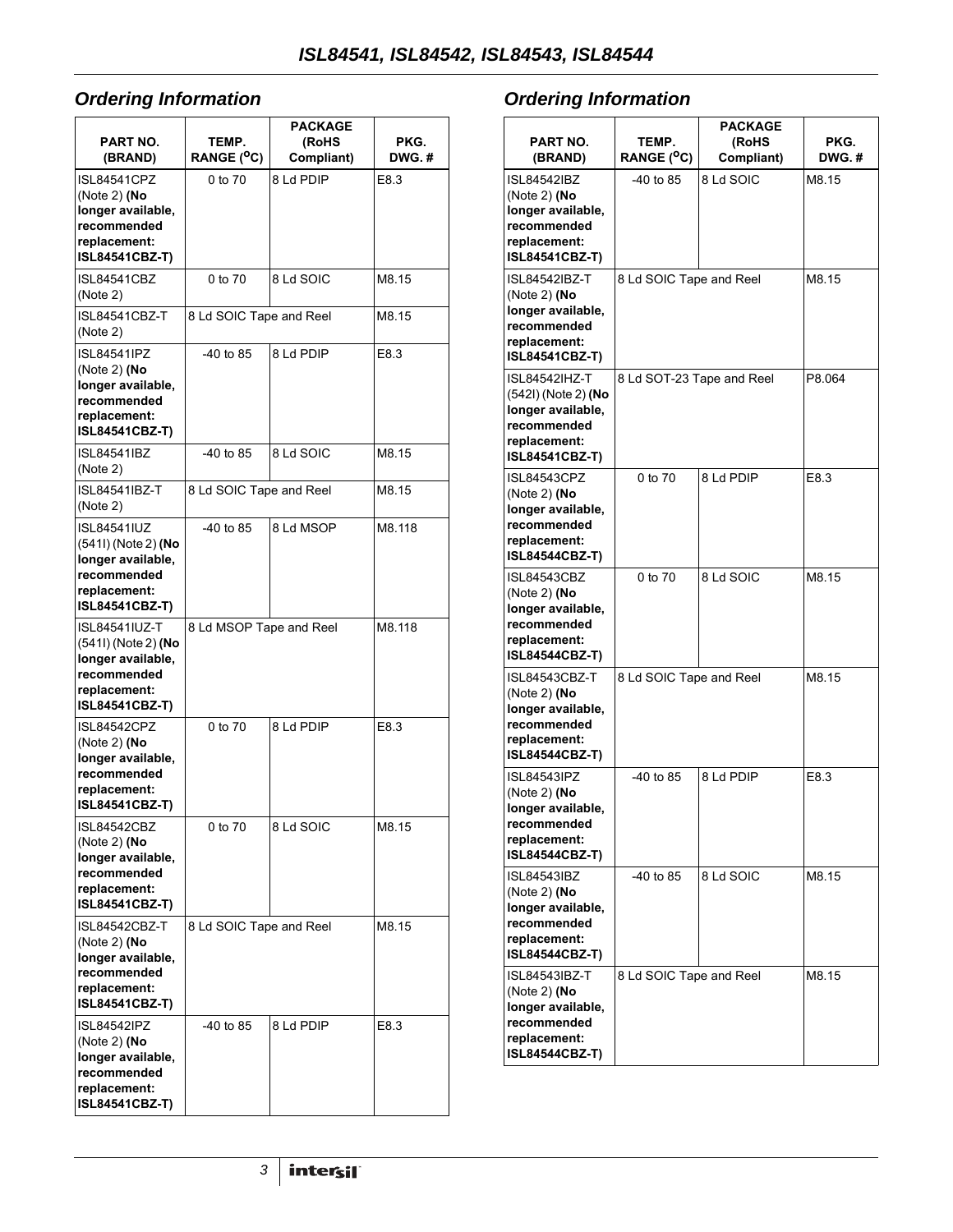#### *Ordering Information*

| <b>PART NO.</b><br>(BRAND)                                                                                         | TEMP.<br>RANGE ( <sup>O</sup> C) | <b>PACKAGE</b><br>(RoHS<br>Compliant) | PKG.<br>DWG.# |
|--------------------------------------------------------------------------------------------------------------------|----------------------------------|---------------------------------------|---------------|
| <b>ISL84543IHZ-T</b><br>(543I) (Note 2) (No<br>longer available,<br>recommended<br>replacement:<br>ISL84544CBZ-T)  | 8 Ld SOT-23 Tape and Reel        |                                       | P8.064        |
| <b>ISL84544CPZ</b><br>(Note 2) ( $No$<br>longer available,<br>recommended<br>replacement:<br>ISL84544CBZ-T)        | 0 to 70                          | 8 Ld PDIP                             | E8.3          |
| <b>ISL84544CBZ</b><br>(Note 2)                                                                                     | 0 to 70                          | 8 Ld SOIC                             | M8.15         |
| ISL84544CBZ-T<br>(Note 2)                                                                                          | 8 Ld SOIC Tape and Reel          |                                       | M8.15         |
| <b>ISL84544IPZ</b><br>(Note 2) ( $No$<br>longer available,<br>recommended<br>replacement:<br><b>ISL84544CBZ-T)</b> | $-40$ to 85                      | 8 Ld PDIP                             | E8.3          |
| ISI 84544IBZ<br>(Note 2)                                                                                           | $-40$ to 85                      | 8 Ld SOIC                             | M8.15         |
| <b>ISL84544IBZ-T</b><br>(Note 2)                                                                                   | 8 Ld SOIC Tape and Reel          |                                       | M8.15         |
| ISI 845441H7-T<br>(544I) (Note 2)                                                                                  | 6 Ld SOT-23 Tape and Reel        |                                       | P6.064        |

NOTE:

2. Intersil Pb-free products employ special Pb-free material sets; molding<br>compounds/die attach materials and 100% matte tin plate termination finish,<br>which is compatible with both SnPb and Pb-free soldering operations. In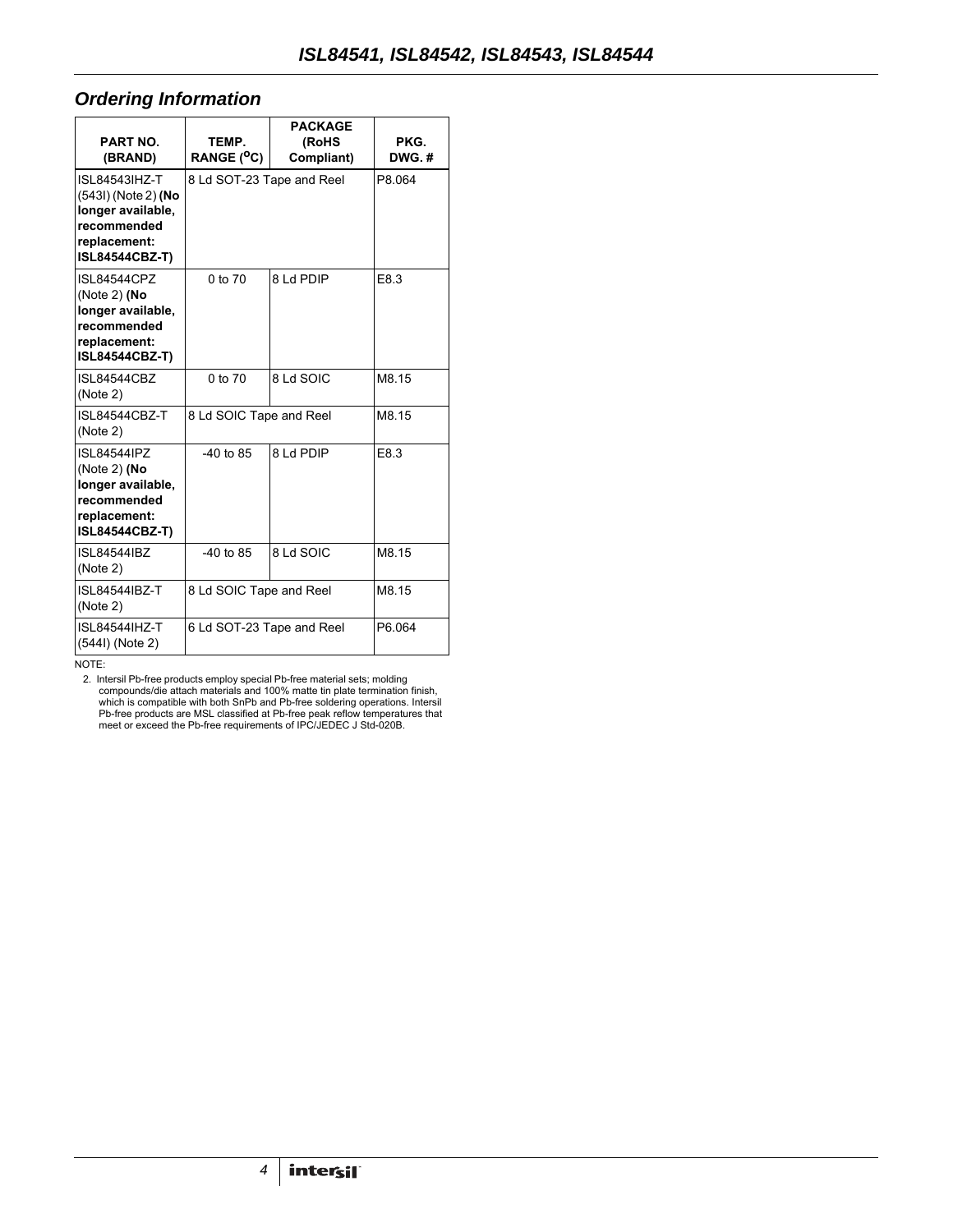#### Absolute Maximum Ratings **Thermal Information**

| Input Voltages                                  |  |
|-------------------------------------------------|--|
|                                                 |  |
|                                                 |  |
| <b>Output Voltages</b>                          |  |
|                                                 |  |
|                                                 |  |
| Peak Current. IN. NO. NC. or COM                |  |
|                                                 |  |
| ESD Rating (Per MIL-STD-883 Method 3015). > 2kV |  |
|                                                 |  |
|                                                 |  |

#### **Operating Conditions**

| Temperature Range |  |
|-------------------|--|
|                   |  |
|                   |  |

| Thermal Resistance (Typical, Note 4)                  | $\theta$ <sub>JA</sub> ( <sup>O</sup> C/W) |
|-------------------------------------------------------|--------------------------------------------|
|                                                       | 230                                        |
|                                                       | 215                                        |
| 8 Ld MSOP Package                                     | 210                                        |
| 8 LD SOIC Package                                     | 170                                        |
|                                                       | 140                                        |
| Maximum Junction Temperature (Plastic Package). 150°C |                                            |
| Moisture Sensitivity (See Technical Brief TB363)      |                                            |
|                                                       |                                            |
|                                                       |                                            |
|                                                       |                                            |
| Maximum Lead Temperature (Soldering 10s) 300°C        |                                            |
| (SOIC, MSOP and SOT-23 - Lead Tips Only)              |                                            |

*CAUTION: Stresses above those listed in "Absolute Maximum Ratings" may cause permanent damage to the device. This is a stress only rating and operation of the device at these or any other conditions above those indicated in the operational sections of this specification is not implied.*

- 3. Signals on NC, NO, COM, or IN exceeding V+ or GND are clamped by internal diodes. Limit forward diode current to maximum current ratings.
- 4.  $\theta_{JA}$  is measured with the component mounted on a low effective thermal conductivity test board in free air. See Tech Brief TB379 for details.

| <b>Electrical Specifications - 5V Supply</b>                    | Test Conditions: $V_+ = +4.5V$ to $+5.5V$ , GND = 0V, $V_{INH} = 2.4V$ , $V_{INL} = 0.8V$ (Note 5),<br>Unless Otherwise Specified |                        |                        |                          |                                |          |
|-----------------------------------------------------------------|-----------------------------------------------------------------------------------------------------------------------------------|------------------------|------------------------|--------------------------|--------------------------------|----------|
| <b>PARAMETER</b>                                                | <b>TEST CONDITIONS</b>                                                                                                            | <b>TEMP</b><br>$(^oC)$ | <b>MIN</b><br>(NOTE 6) | <b>TYP</b>               | <b>MAX</b><br>$(NOTE 6)$ UNITS |          |
| <b>ANALOG SWITCH CHARACTERISTICS</b>                            |                                                                                                                                   |                        |                        |                          |                                |          |
| Analog Signal Range, VANALOG                                    |                                                                                                                                   | Full                   | 0                      | $\overline{\phantom{a}}$ | $V^+$                          | $\vee$   |
| ON Resistance, R <sub>ON</sub>                                  | $V_+ = 4.5V$ , $I_{COM} = 1.0mA$ , $V_{NO}$ or $V_{NC} = 3.5V$ ,<br>See Figure 5                                                  | 25                     |                        | 30                       | 60                             | $\Omega$ |
|                                                                 |                                                                                                                                   | Full                   |                        | $\overline{\phantom{a}}$ | 75                             | Ω        |
| R <sub>ON</sub> Matching Between Channels,<br>$\Delta R_{ON}$   | $V_+$ = 5V, $I_{COM}$ = 1.0mA, $V_{NO}$ or $V_{NC}$ = 3.5V                                                                        | 25                     |                        | 0.8                      | $\overline{2}$                 | $\Omega$ |
|                                                                 |                                                                                                                                   | Full                   |                        | $\overline{\phantom{a}}$ | $\overline{4}$                 | $\Omega$ |
| R <sub>ON</sub> Flatness, R <sub>FLAT(ON)</sub>                 | $V_+$ = 5V, $I_{COM}$ = 1.0mA, $V_{NO}$ or $V_{NC}$ = 1V, 2V, 3V                                                                  | Full                   |                        | $\overline{7}$           | 8                              | $\Omega$ |
| NO or NC OFF Leakage Current,<br>$I_{NO(OFF)}$ or $I_{NC(OFF)}$ | $V_+$ = 5.5V, V <sub>COM</sub> = 1V, 4.5V, V <sub>NO</sub> or V <sub>NC</sub> = 4.5V, 1V,<br>Note 7                               | 25                     | $-0.1$                 | 0.01                     | 0.1                            | nA       |
|                                                                 |                                                                                                                                   | Full                   | $-5$                   | $\overline{\phantom{a}}$ | 5                              | nA       |
| COM OFF Leakage Current,<br>COM(OFF)                            | $V_+$ = 5.5V, V <sub>COM</sub> = 4.5V, 1V, V <sub>NO</sub> or V <sub>NC</sub> = 1V, 4.5V,<br>Note 7                               | 25                     | $-0.1$                 | $\overline{\phantom{a}}$ | 0.1                            | nA       |
|                                                                 |                                                                                                                                   | Full                   | $-5$                   | $\overline{\phantom{a}}$ | 5                              | nA       |
| COM ON Leakage Current,<br>$I_{COM(ON)}$                        | $V_+$ = 5.5V, V <sub>COM</sub> = 1V, 4.5V, or V <sub>NO</sub> or V <sub>NC</sub> = 1V,<br>4.5V, or Floating, Note 7               | 25                     | $-0.2$                 | $\overline{\phantom{0}}$ | 0.2                            | nA       |
|                                                                 |                                                                                                                                   | Full                   | $-10$                  |                          | 10 <sup>°</sup>                | nA       |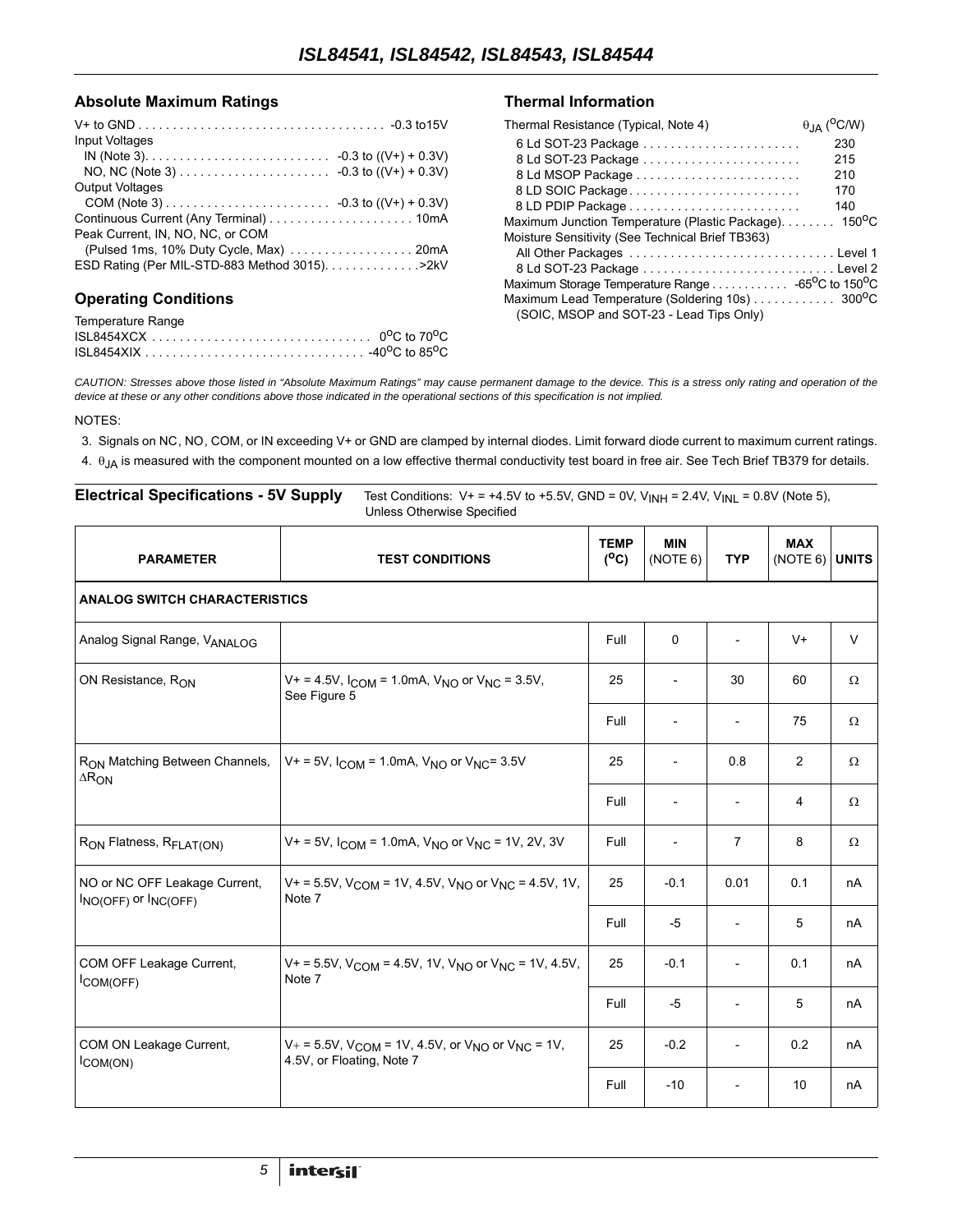**Electrical Specifications - 5V Supply** Test Conditions: V+ = +4.5V to +5.5V, GND = 0V, V<sub>INH</sub> = 2.4V, V<sub>INL</sub> = 0.8V (Note 5), Unless Otherwise Specified **(Continued)**

| <b>PARAMETER</b>                                         | <b>TEST CONDITIONS</b>                                                                                                           | <b>TEMP</b><br>$(^{\circ}C)$ | <b>MIN</b><br>(NOTE 6) | <b>TYP</b>               | <b>MAX</b><br>(NOTE 6)   | <b>UNITS</b> |  |
|----------------------------------------------------------|----------------------------------------------------------------------------------------------------------------------------------|------------------------------|------------------------|--------------------------|--------------------------|--------------|--|
| <b>DYNAMIC CHARACTERISTICS</b>                           |                                                                                                                                  |                              |                        |                          |                          |              |  |
| Turn-ON Time, t <sub>ON</sub>                            | $V_{NO}$ or $V_{NC}$ = 3V, R <sub>L</sub> =1k $\Omega$ , C <sub>L</sub> = 35pF, V <sub>IN</sub> = 0 to 3V,<br>See Figure 1       | 25                           |                        | 35                       | 100                      | ns           |  |
|                                                          |                                                                                                                                  | Full                         |                        | $\overline{\phantom{a}}$ | 240                      | ns           |  |
| Turn-OFF Time, tOFF                                      | $V_{NO}$ or $V_{NC}$ = 3V, R <sub>L</sub> =1k $\Omega$ , C <sub>L</sub> = 35pF, V <sub>IN</sub> = 0 to 3V,<br>See Figure 1       | 25                           |                        | 25                       | 75                       | ns           |  |
|                                                          |                                                                                                                                  | Full                         |                        | $\overline{\phantom{a}}$ | 150                      | ns           |  |
| Break-Before-Make Time Delay<br>(ISL84543, ISL84544), tp | $R_L$ = 300 $\Omega$ , C <sub>L</sub> = 35pF, V <sub>NO</sub> = V <sub>NC</sub> = 3V, V <sub>IN</sub> = 0 to 3V,<br>See Figure 3 | Full                         | $\overline{2}$         | 10                       | $\overline{\phantom{a}}$ | ns           |  |
| Charge Injection, Q                                      | $C_L$ = 1.0nF, V <sub>G</sub> = 0V, R <sub>G</sub> = 0 $\Omega$ , See Figure 2                                                   | 25                           |                        | $\mathbf{1}$             | 5                        | рC           |  |
| <b>OFF Isolation</b>                                     | $R_L$ = 50 $\Omega$ , C <sub>L</sub> = 5pF, f = 1MHz, See Figure 4                                                               | 25                           |                        | 76                       | $\overline{\phantom{a}}$ | dB           |  |
| Crosstalk (Channel-to-Channel)                           | $R_L$ = 50 $\Omega$ , C <sub>L</sub> = 5pF, f = 1MHz, See Figure 6                                                               | 25                           |                        | $-90$                    | $\overline{\phantom{a}}$ | dB           |  |
| NO or NC OFF Capacitance, COFF                           | f = 1MHz, $V_{NO}$ or $V_{NC}$ = $V_{COM}$ = 0V, See Figure 7                                                                    | 25                           |                        | 8                        | $\overline{a}$           | рF           |  |
| COM OFF Capacitance,<br>$C_{COM(OFF)}$                   | $f = 1$ MHz, $V_{NO}$ or $V_{NC} = V_{COM} = 0V$ , See Figure 7                                                                  | 25                           |                        | 8                        |                          | pF           |  |
| COM ON Capacitance, C <sub>COM(ON)</sub>                 | $f = 1$ MHz, $V_{NO}$ or $V_{NC} = V_{COM} = 0V$ , See Figure 7,<br>ISL84541/2/3                                                 | 25                           |                        | 13                       |                          | pF           |  |
|                                                          | $f = 1$ MHz, $V_{NO}$ or $V_{NC} = V_{COM} = 0V$ , See Figure 7,<br><b>ISL84544</b>                                              | 25                           |                        | 20                       |                          | pF           |  |
| <b>POWER SUPPLY CHARACTERISTICS</b>                      |                                                                                                                                  |                              |                        |                          |                          |              |  |
| Power Supply Range                                       |                                                                                                                                  | Full                         | 2.7                    |                          | 12                       | $\vee$       |  |
| Positive Supply Current, I+                              | $V+ = 5.5V$ , $V_{1N} = 0V$ or V+, all channels on or off                                                                        | Full                         | $-1$                   | 0.0001                   | 1                        | μA           |  |
| <b>DIGITAL INPUT CHARACTERISTICS</b>                     |                                                                                                                                  |                              |                        |                          |                          |              |  |
| Input Voltage Low, VINL                                  |                                                                                                                                  | Full                         | $\overline{a}$         | $\overline{a}$           | 0.8                      | $\vee$       |  |
| Input Voltage High, VINH                                 |                                                                                                                                  | Full                         | 2.4                    |                          | $\overline{\phantom{a}}$ | V            |  |

NOTES:

5.  $V_{\text{IN}}$  = input voltage to perform proper function.

6. The algebraic convention, whereby the most negative value is a minimum and the most positive a maximum, is used in this data sheet.

7. Leakage parameter is 100% tested at high temp, and guaranteed by correlation at  $25^{\circ}$ C.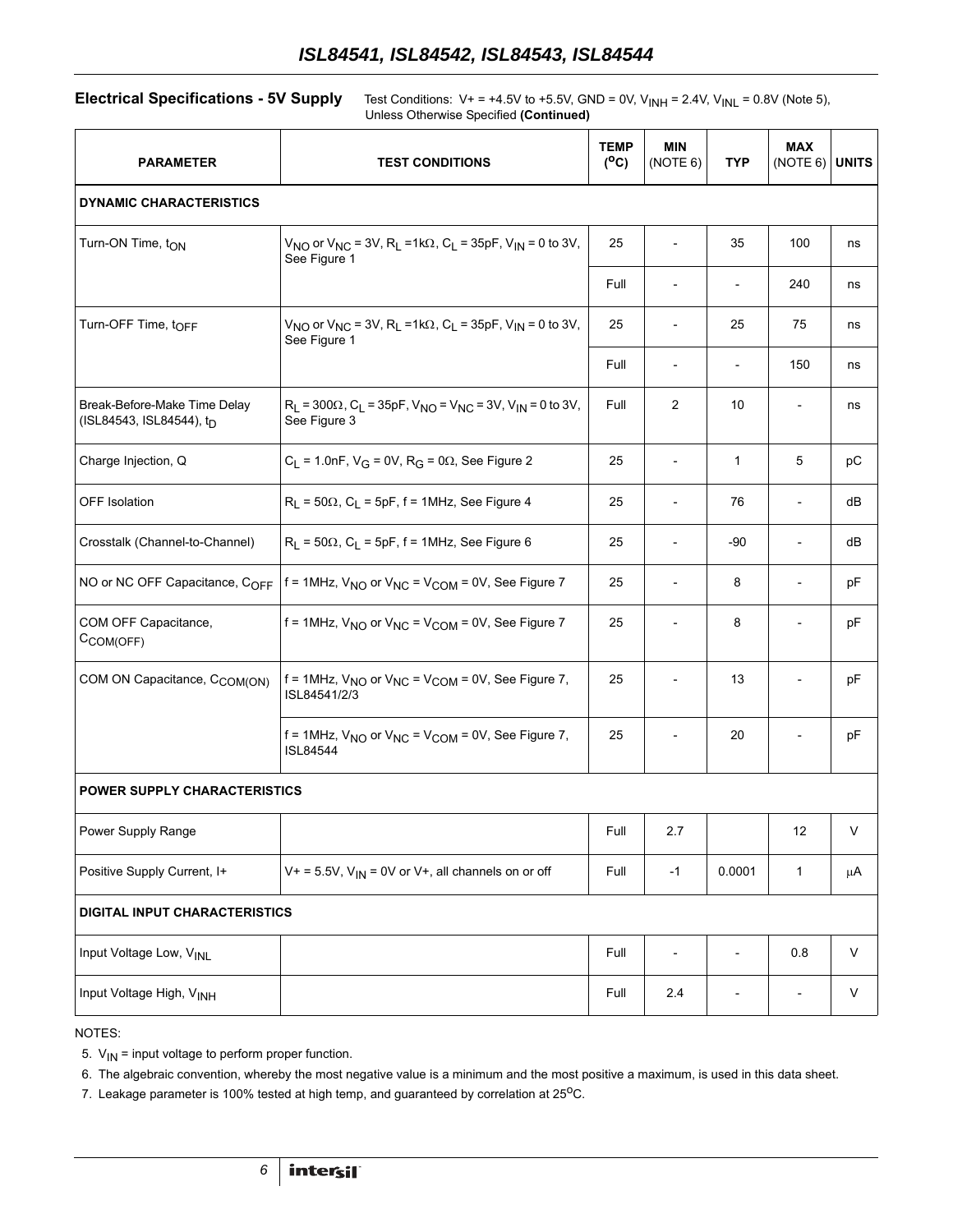**Electrical Specifications - 3.3V Supply** Test Conditions: V+ = +3.0V to +3.6V, GND = 0V, V<sub>INH</sub> = 2.4V, V<sub>INL</sub> = 0.8V (Note 5), Unless Otherwise Specified

| <b>PARAMETER</b>                                                     | <b>TEST CONDITIONS</b>                                                                                         |      | <b>MIN</b><br>(NOTE 6)   | <b>TYP</b>               | <b>MAX</b><br>(NOTE 6)   | <b>UNITS</b> |  |
|----------------------------------------------------------------------|----------------------------------------------------------------------------------------------------------------|------|--------------------------|--------------------------|--------------------------|--------------|--|
| <b>ANALOG SWITCH CHARACTERISTICS</b>                                 |                                                                                                                |      |                          |                          |                          |              |  |
| Analog Signal Range, VANALOG                                         |                                                                                                                | Full | $\mathbf 0$              | $\overline{\phantom{a}}$ | $V +$                    | $\vee$       |  |
| ON Resistance, RON                                                   | $V_+$ = 3V, $I_{COM}$ = 1.0mA, $V_{NO}$ or $V_{NC}$ = 1.5V                                                     |      |                          | 50                       | 80                       | Ω            |  |
|                                                                      |                                                                                                                |      | $\overline{\phantom{a}}$ |                          | 140                      | Ω            |  |
| R <sub>ON</sub> Matching Between Channels,                           | $V_+$ = 3.3V, $I_{COM}$ = 1.0mA, $V_{NO}$ or $V_{NC}$ = 1.5V                                                   |      | $\overline{\phantom{a}}$ | 0.8                      | $\overline{2}$           | Ω            |  |
| $\Delta R_{ON}$                                                      |                                                                                                                |      | $\overline{\phantom{a}}$ |                          | 4                        | Ω            |  |
| R <sub>ON</sub> Flatness, R <sub>FLAT(ON)</sub>                      | $V_+$ = 3.3V, $I_{COM}$ = 1.0mA, $V_{NO}$ or $V_{NC}$ = 0.5V,                                                  | 25   | $\blacksquare$           | 6                        | 10                       | Ω            |  |
|                                                                      | 1V, 1.5V                                                                                                       |      | $\overline{\phantom{a}}$ | 7                        | 12                       | Ω            |  |
| NO or NC OFF Leakage Current,                                        | V + = 3.6V, $V_{COM}$ = 1V, 3V, $V_{NO}$ or $V_{NC}$ = 3V, 1V, Note 7                                          |      | $-0.1$                   | 0.01                     | 0.1                      | nА           |  |
| $I_{NO(OFF)}$ or $I_{NC(OFF)}$                                       |                                                                                                                |      | -5                       | $\overline{\phantom{a}}$ | 5                        | nА           |  |
| COM OFF Leakage Current,                                             | V + = 3.6V, $V_{COM}$ = 3V, 1V, $V_{NO}$ or $V_{NC}$ = 1V, 3V, Note 7                                          | 25   | $-0.1$                   | 0.01                     | 0.1                      | nА           |  |
| COM(OFF)                                                             |                                                                                                                | Full | -5                       | $\overline{\phantom{a}}$ | 5                        | nА           |  |
| COM ON Leakage Current,                                              | $V_+$ = 3.6V, V <sub>COM</sub> = 1V, 3V, or V <sub>NO</sub> or V <sub>NC</sub> = 1V, 3V,                       | 25   | $-0.2$                   | $\overline{\phantom{a}}$ | 0.2                      | nА           |  |
| $I_{COM(ON)}$                                                        | or floating, Note 7                                                                                            |      | $-10$                    | $\overline{\phantom{a}}$ | 10                       | nА           |  |
| <b>DYNAMIC CHARACTERISTICS</b>                                       |                                                                                                                |      |                          |                          |                          |              |  |
| Turn-ON Time, t <sub>ON</sub>                                        | $V_{NO}$ or $V_{NC}$ = 1.5V, R <sub>1</sub> = 1k $\Omega$ , C <sub>1</sub> = 35pF, V <sub>IN</sub> = 0 to 3V   | 25   | $\blacksquare$           | 50                       | 120                      | ns           |  |
|                                                                      |                                                                                                                | Full |                          |                          | 200                      | ns           |  |
| Turn-OFF Time, t <sub>OFF</sub>                                      | $V_{NO}$ or $V_{NC}$ = 1.5V, R <sub>1</sub> = 1k $\Omega$ , C <sub>1</sub> = 35pF, V <sub>IN</sub> = 0 to 3V   | 25   | $\overline{\phantom{a}}$ | 20                       | 50                       | ns           |  |
|                                                                      |                                                                                                                | Full | $\overline{\phantom{a}}$ |                          | 120                      | ns           |  |
| Break-Before-Make Time Delay<br>(ISL84543, ISL84544), t <sub>D</sub> | $R_L$ = 300 $\Omega$ , C <sub>L</sub> = 35pF, V <sub>NO</sub> or V <sub>NC</sub> = 1.5V,<br>$V_{IN}$ = 0 to 3V | Full | 3                        | 30                       | $\overline{\phantom{a}}$ | ns           |  |
| Charge Injection, Q                                                  | $C_L$ = 1.0nF, V <sub>G</sub> = 0V, R <sub>G</sub> = 0 $\Omega$                                                | 25   | $\overline{\phantom{a}}$ | 1                        | 5                        | рC           |  |
| <b>OFF Isolation</b>                                                 | $R_1 = 50\Omega$ , C <sub>1</sub> = 5pF, f = 1MHz                                                              | 25   | $\overline{\phantom{a}}$ | 76                       | $\overline{\phantom{a}}$ | dВ           |  |
| Crosstalk (Channel-to-Channel)                                       |                                                                                                                | 25   | $\overline{\phantom{a}}$ | -90                      | $\overline{\phantom{a}}$ | dВ           |  |
| NO or NC OFF Capacitance, COFF                                       | $f = 1$ MHz, $V_{NO}$ or $V_{NC} = V_{COM} = 0V$                                                               | 25   | $\blacksquare$           | 8                        | $\overline{\phantom{0}}$ | pF           |  |
| COM OFF Capacitance,<br>CCOM(OFF)                                    | $f = 1$ MHz, $V_{NO}$ or $V_{NC} = V_{COM} = 0V$                                                               | 25   |                          | 8                        | $\overline{\phantom{0}}$ | pF           |  |
| COM ON Capacitance, C <sub>COM(ON)</sub>                             | $f = 1$ MHz, $V_{NO}$ or $V_{NC} = V_{COM} = 0V$ , ISL84541/2/3                                                | 25   | $\overline{\phantom{a}}$ | 13                       | $\overline{\phantom{0}}$ | pF           |  |
|                                                                      | $f = 1$ MHz, $V_{NO}$ or $V_{NC} = V_{COM} = 0V$ , ISL84544                                                    | 25   | $\overline{\phantom{0}}$ | 20                       | $\overline{\phantom{0}}$ | pF           |  |
| POWER SUPPLY CHARACTERISTICS                                         |                                                                                                                |      |                          |                          |                          |              |  |
| Positive Supply Current, I+                                          | $V+ = 3.6V$ , $V_{1N} = 0V$ or V+, all channels on or off                                                      | Full | $-1$                     | $\overline{\phantom{a}}$ | 1                        | μA           |  |
| <b>DIGITAL INPUT CHARACTERISTICS</b>                                 |                                                                                                                |      |                          |                          |                          |              |  |
| Input Voltage Low, VINL                                              |                                                                                                                | Full | $\overline{\phantom{a}}$ | $\overline{\phantom{a}}$ | 0.8                      | V            |  |
| Input Voltage High, VINH                                             |                                                                                                                | Full | 2.4                      | $\overline{\phantom{m}}$ | $\overline{a}$           | V            |  |
| Input Current, I <sub>INH</sub> , I <sub>INL</sub>                   | $V+ = 3.6V$ , $V_{1N} = 0V$ or V+                                                                              | Full | $-1$                     | $\overline{\phantom{a}}$ | 1                        | μA           |  |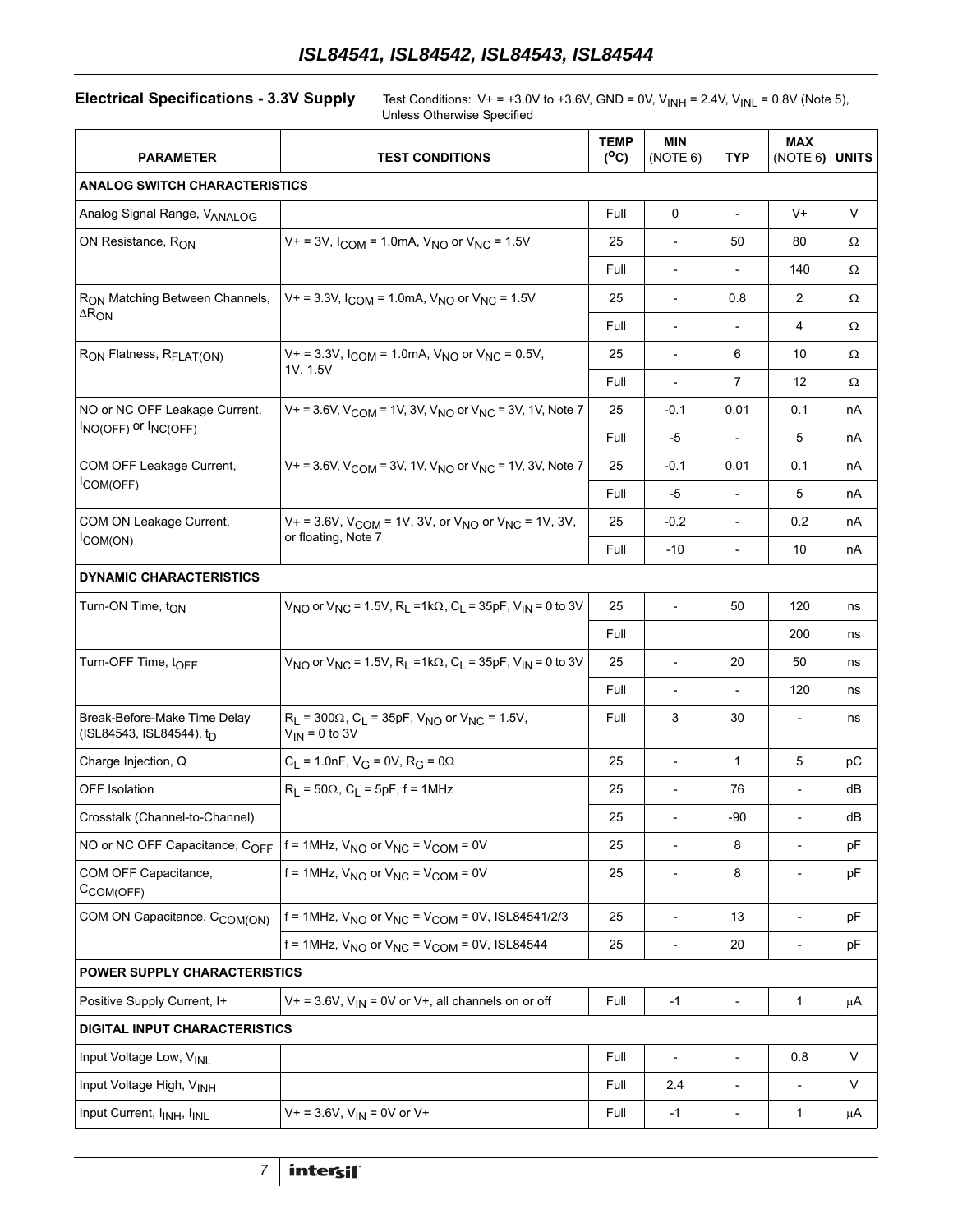#### *Test Circuits and Waveforms*



Logic input waveform is inverted for switches that have the opposite logic sense.



Repeat test for all switches.  $C_L$  includes fixture and stray capacitance.

**V+**

$$
V_{OUT} = V_{(NO or NC)} \frac{R_{L}}{R_{L} + R_{(ON)}}
$$

**FIGURE 1B. TEST CIRCUIT**





<span id="page-7-0"></span>



**C**

**FIGURE 2A. MEASUREMENT POINTS FIGURE 2B. TEST CIRCUIT**

**FIGURE 2. CHARGE INJECTION**

<span id="page-7-1"></span>

**FIGURE 3A. MEASUREMENT POINTS (ISL84543 ONLY)**





**FIGURE 3B. TEST CIRCUIT (ISL84543 ONLY)**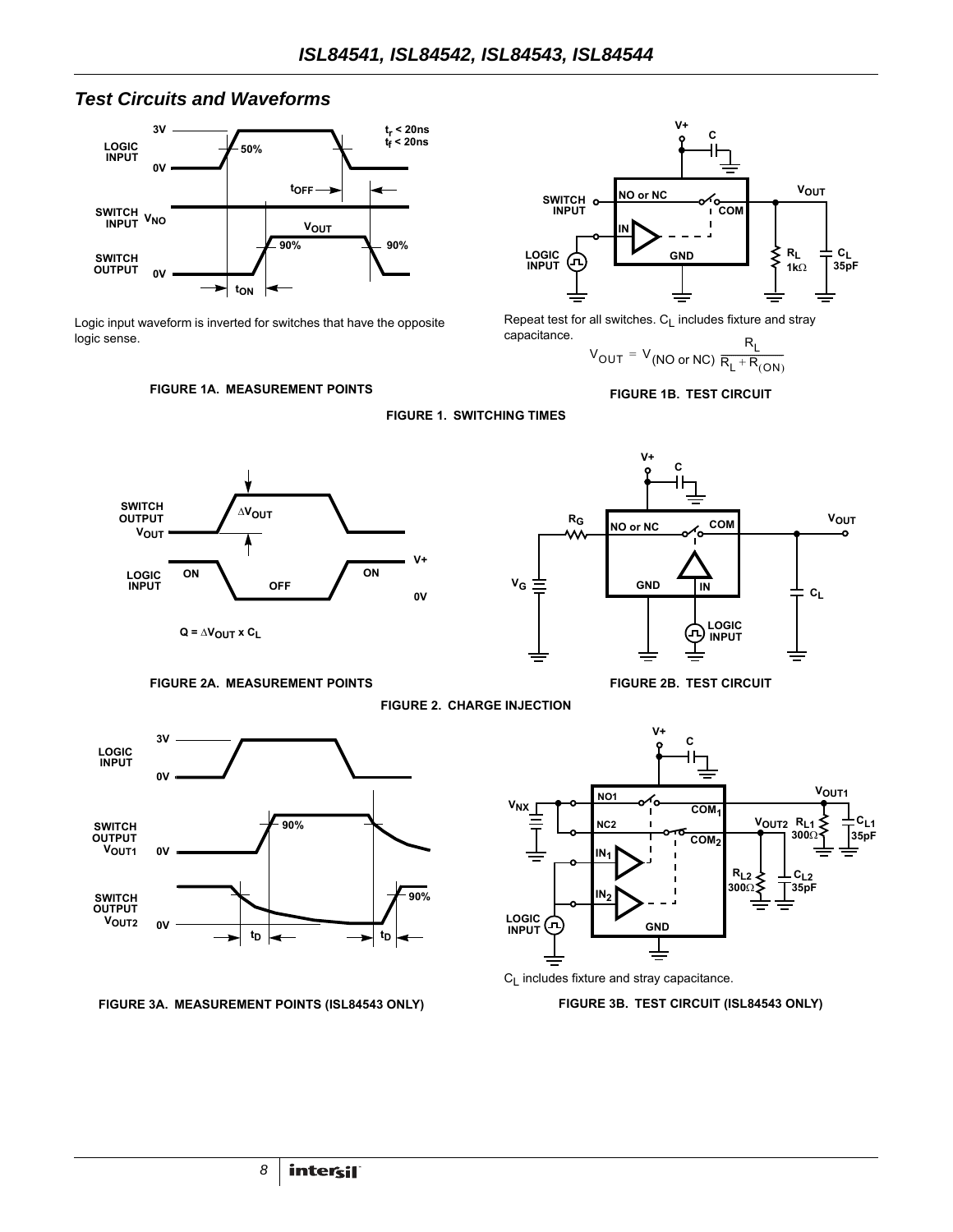## *Test Circuits and Waveforms* (Continued)





<span id="page-8-1"></span>**FIGURE 3C. MEASUREMENT POINTS (ISL84544 ONLY)**







FIGURE 4. OFF ISOLATION TEST CIRCUIT **FIGURE 5. RON TEST CIRCUIT** 

<span id="page-8-2"></span>

<span id="page-8-3"></span>



<span id="page-8-4"></span><span id="page-8-0"></span>

**FIGURE 6. CROSSTALK TEST CIRCUIT FIGURE 7. CAPACITANCE TEST CIRCUIT**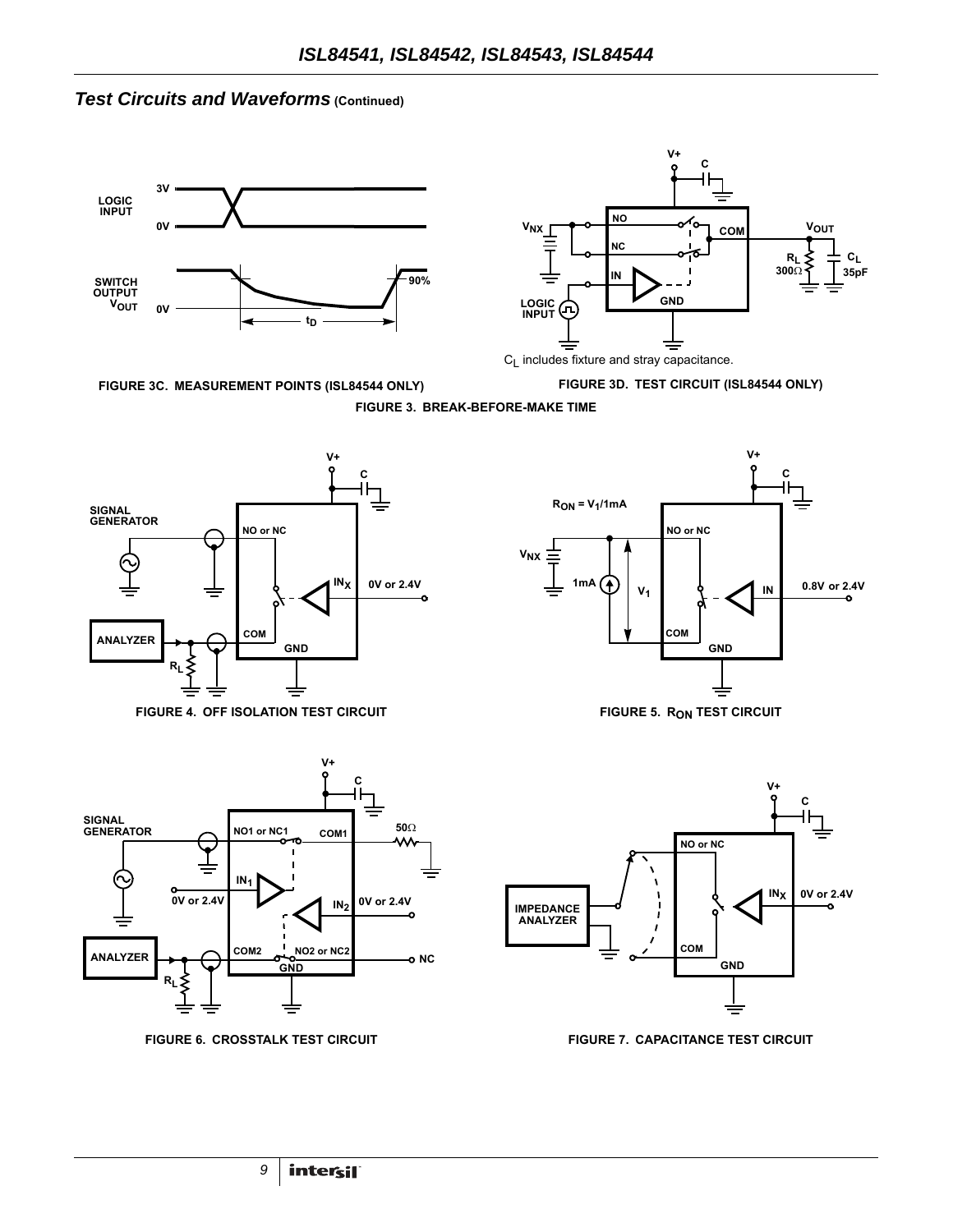### *Detailed Description*

The ISL84541–ISL84544 dual analog switches offer precise switching capability from a single 2.7V to 12V supply with low on-resistance (30 $\Omega$ ) and high speed operation  $(t<sub>ON</sub> = 35ns, t<sub>OFF</sub> = 25ns)$ . The devices are especially well suited to portable battery powered equipment thanks to the low operating supply voltage (2.7V), low power consumption  $(5\mu W)$ , low leakage currents (100pA max), and the tiny SOT-23 packaging. High frequency applications also benefit from the wide bandwidth, and the very high off isolation and crosstalk rejection.

#### *Supply Sequencing And Overvoltage Protection*

With any CMOS device, proper power supply sequencing is required to protect the device from excessive input currents which might permanently damage the IC. All I/O pins contain ESD protection diodes from the pin to V+ and to GND (see Figure 8). To prevent forward biasing these diodes, V+ must be applied before any input signals, and input signal voltages must remain between V+ and GND. If these conditions cannot be guaranteed, then one of the following two protection methods should be employed.

Logic inputs can easily be protected by adding a  $1k\Omega$  resistor in series with the input (see Figure 8). The resistor limits the input current below the threshold that produces permanent damage, and the sub-microamp input current produces an insignificant voltage drop during normal operation.

Adding a series resistor to the switch input defeats the purpose of using a low  $R_{ON}$  switch, so two small signal diodes can be added in series with the supply pins to provide overvoltage protection for all pins (see Figure 8). These additional diodes limit the analog signal from 1V below V+ to 1V above GND. The low leakage current performance is unaffected by this approach, but the switch resistance may increase, especially at low supply voltages.



#### **FIGURE 8. OVERVOLTAGE PROTECTION**

#### *Power-Supply Considerations*

The ISL8454X construction is typical of most CMOS analog switches, except that they have only two supply pins: V+ and GND. V+ and GND drive the internal CMOS switches and set their analog voltage limits. Unlike switches with a 13V maximum supply voltage, the ISL8454X 15V maximum supply voltage provides plenty of room for the 10% tolerance of 12V supplies, as well as room for overshoot and noise spikes.

The minimum recommended supply voltage is 2.7V. It is important to note that the input signal range, switching times, and on-resistance degrade at lower supply voltages. Refer to the electrical specification tables and *Typical Performance* curves for details.

V+ and GND also power the internal logic and level shifters. The level shifters convert the logic levels to switched V+ and GND signals to drive the analog switch gate terminals.

This family of switches cannot be operated with bipolar supplies, because the input switching point becomes negative in this configuration.

#### *Logic-Level Thresholds*

This switch family is TTL compatible (0.8V and 2.4V) over a supply range of 3V to 11V (see Figure [15](#page-11-0)). At 12V the  $V_{\text{IH}}$ level is about 2.5V. This is still below the TTL guaranteed high output minimum level of 2.8V, but noise margin is reduced. For best results with a 12V supply, use a logic family the provides a  $V_{OH}$  greater than 3V.

The digital input stages draw supply current whenever the digital input voltage is not at one of the supply rails. Driving the digital input signals from GND to V+ with a fast transition time minimizes power dissipation.

#### *High-Frequency Performance*

In  $50\Omega$  systems, signal response is reasonably flat even past 300MHz (see Figure [16\)](#page-11-1). Figure [16](#page-11-1) also illustrates that the frequency response is very consistent over a wide V+ range, and for varying analog signal levels.

An off switch acts like a capacitor and passes higher frequencies with less attenuation, resulting in signal feedthrough from a switch's input to its output. Off Isolation is the resistance to this feedthrough, while Crosstalk indicates the amount of feedthrough from one switch to another. Figure [17](#page-11-2) details the high Off Isolation and Crosstalk rejection provided by this family. At 10MHz, off isolation is about 50dB in  $50\Omega$  systems, decreasing approximately 20dB per decade as frequency increases. Higher load impedances decrease Off Isolation and Crosstalk rejection due to the voltage divider action of the switch OFF impedance and the load impedance.

#### *Leakage Considerations*

Reverse ESD protection diodes are internally connected between each analog-signal pin and both V+ and GND. One of these diodes conducts if any analog signal exceeds V+ or GND.

Virtually all the analog leakage current comes from the ESD diodes to V+ or GND. Although the ESD diodes on a given signal pin are identical and therefore fairly well balanced,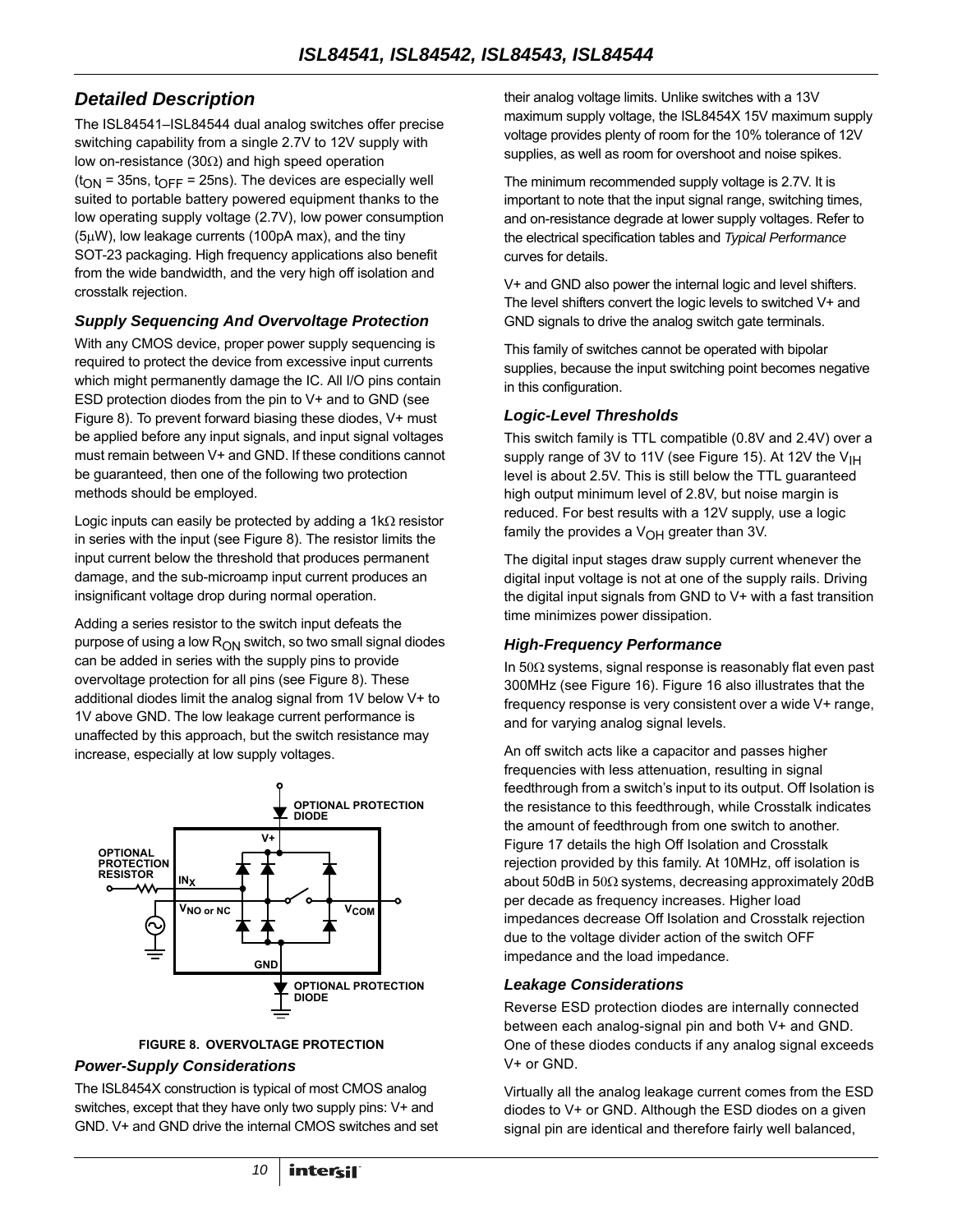they are reverse biased differently. Each is biased by either V+ or GND and the analog signal. This means their leakages will vary as the signal varies. The difference in the two diode leakages to the V+ and GND pins constitutes the analogsignal-path leakage current. All analog leakage current flows between each pin and one of the supply terminals, not to the other switch terminal. This is why both sides of a given switch can show leakage currents of the same or opposite

polarity. There is no connection between the analog-signal paths and V+ or GND.

#### **Typical Performance Curves** T<sub>A</sub> = 25<sup>o</sup>C, Unless Otherwise Specified



**FIGURE 9. ON RESISTANCE vs SUPPLY VOLTAGE FIGURE 10. ON RESISTANCE vs SWITCH VOLTAGE**









FIGURE 11. R<sub>ON</sub> MATCH Vs SWITCH VOLTAGE **FIGURE 12. CHARGE INJECTION VS SWITCH VOLTAGE**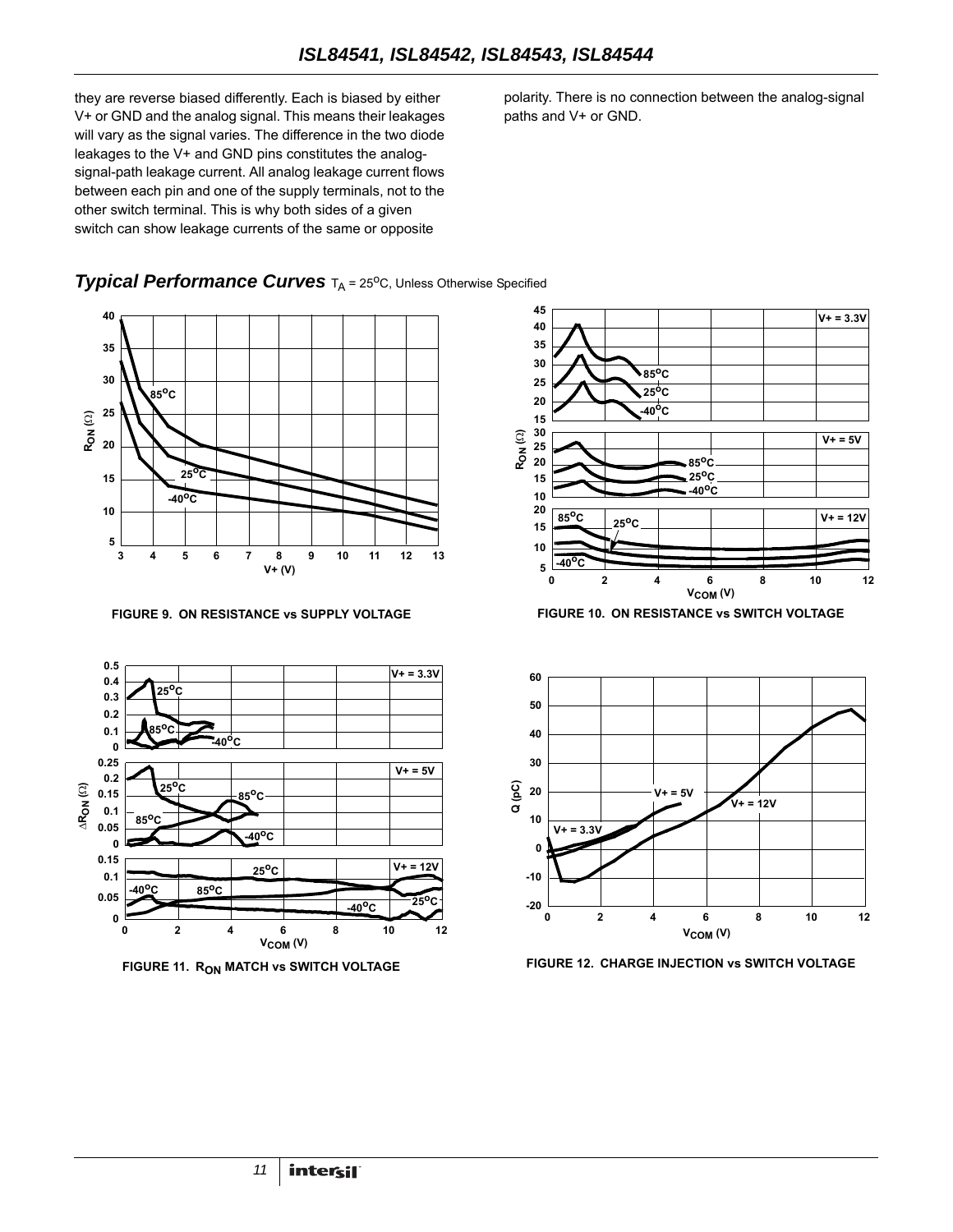#### **Typical Performance Curves** T<sub>A</sub> = 25°C, Unless Otherwise Specified (Continued)



**FIGURE 13. TURN - ON TIME vs SUPPLY VOLTAGE FIGURE 14. TURN - OFF TIME vs SUPPLY VOLTAGE**



<span id="page-11-0"></span>FIGURE 15. DIGITAL SWITCHING POINT vs SUPPLY VOLTAGE FIGURE 16. FREQUENCY RESPONSE

<span id="page-11-2"></span>





#### <span id="page-11-1"></span>*Die Characteristics*

**SUBSTRATE POTENTIAL (POWERED UP):**

GND

#### **TRANSISTOR COUNT:**

ISL84541: 66 ISL84542: 66 ISL84543: 66 ISL84544: 58

#### **PROCESS:**

Si Gate CMOS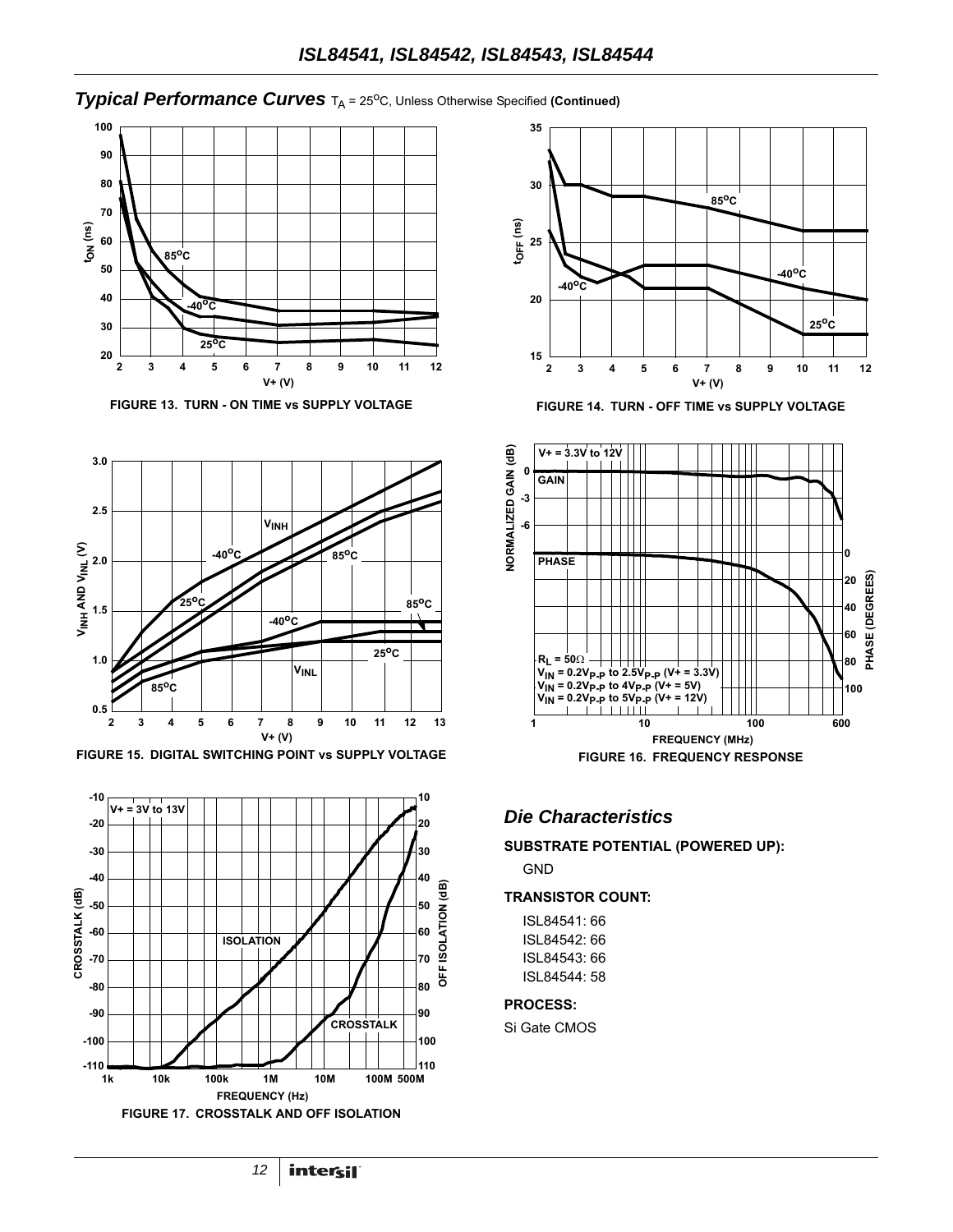# *Revision History*

The revision history provided is for informational purposes only and is believed to be accurate, but not warranted. Please go to the web to make sure that you have the latest revision.

| <b>DATE</b>     | <b>REVISION</b> | <b>CHANGE</b>                                                                                                                                                                                                                                                                                                                                                                                                                                                                                                                                                                                                                                                                                                                                                                                                                                                                                                                                                                                                                                                                                                                                                                                                                                             |
|-----------------|-----------------|-----------------------------------------------------------------------------------------------------------------------------------------------------------------------------------------------------------------------------------------------------------------------------------------------------------------------------------------------------------------------------------------------------------------------------------------------------------------------------------------------------------------------------------------------------------------------------------------------------------------------------------------------------------------------------------------------------------------------------------------------------------------------------------------------------------------------------------------------------------------------------------------------------------------------------------------------------------------------------------------------------------------------------------------------------------------------------------------------------------------------------------------------------------------------------------------------------------------------------------------------------------|
| August 19, 2015 | FN6016.7        | - Ordering Information Table on page 3.<br>- Added Revision History.<br>- Added About Intersil Verbiage.<br>*Updated POD M8.118 to most recent revision, changes are as follows:<br>-Revision 2 to Revision 3 Changes:<br>Updated to new intersil format by adding land pattern and moving dimensions from table onto drawing<br>-Revision 3 to Revision 4 Changes:<br>Corrected lead width dimension in side view 1 from "0.25 - 0.036" to "0.25 - 0.36"<br>*Updated POD M8.15 to most current revision with changes as follows:<br>-Revision 0 to Revision 1 Changes:<br>POD created from MCOL M8.15<br>-Revision 1 to Revision 2 Changes:<br>Updated to new POD format by removing table and moving dimensions onto drawing and adding land<br>pattern<br>-Revision 2 to Revision 3 Changes:<br>Changed Note 1 "1982" to "1994"<br>Changed in Typical Recommended Land Pattern the following:<br>2.41(0.095) to 2.20(0.087)<br>$0.76(0.030)$ to $0.60(0.023)$<br>0.200 to 5.20(0.205)<br>-Revision 3 to Revision 4 Changes:<br>Changed Note 1 "1982" to "1994"<br>*Updated POD P6.064 to most current revision with changes as follows:<br>Updated to new format (same dimensions, added land pattern and moved dimensions from table onto<br>drawing) |

#### *About Intersil*

Intersil Corporation is a leading provider of innovative power management and precision analog solutions. The company's products address some of the largest markets within the industrial and infrastructure, mobile computing and high-end consumer markets.

For the most updated datasheet, application notes, related documentation and related parts, please see the respective product information page found at<www.intersil.com>.

You may report errors or suggestions for improving this datasheet by visiting [www.intersil.com/ask](http://www.intersil.com/en/support.html?OrganizationID=784358&p=createnewticket&p_href=http%3A%2F%2Fwww.intersil.com%2Fen%2Fsupport.html).

Reliability reports are also available from our website at

[www.intersil.com/support](http://www.intersil.com/en/support/qualandreliability.html#reliability)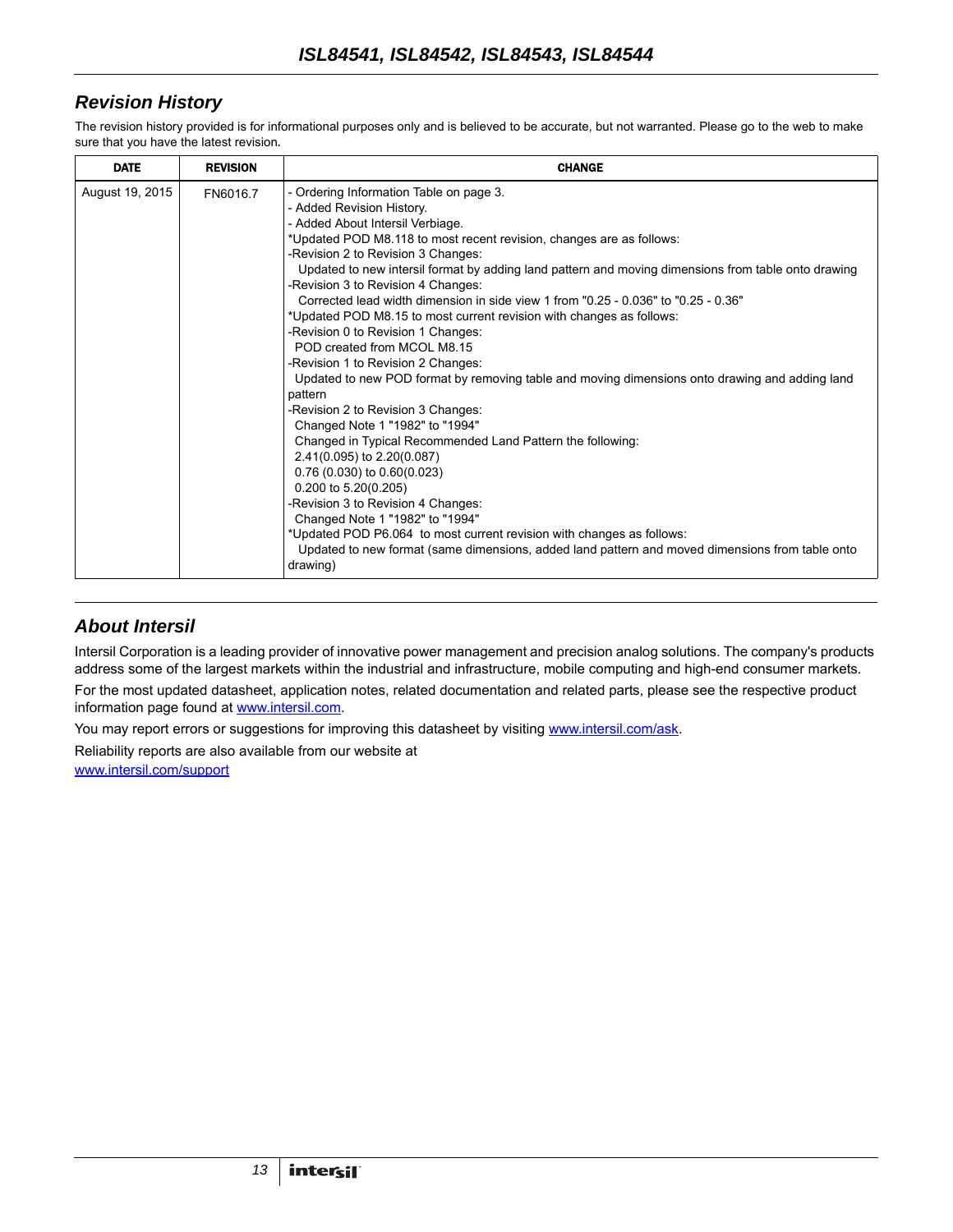### *Dual-In-Line Plastic Packages (PDIP)*



#### NOTES:

- 1. Controlling Dimensions: INCH. In case of conflict between English and Metric dimensions, the inch dimensions control.
- 2. Dimensioning and tolerancing per ANSI Y14.5M**-**1982.
- 3. Symbols are defined in the "MO Series Symbol List" in Section 2.2 of Publication No. 95.
- 4. Dimensions A, A1 and L are measured with the package seated in JEDEC seating plane gauge GS**-**3.
- 5. D, D1, and E1 dimensions do not include mold flash or protrusions. Mold flash or protrusions shall not exceed 0.010 inch (0.25mm).
- 6. E and  $|e_A|$  are measured with the leads constrained to be perpendicular to datum | -C- |.
- 7.  $e_B$  and  $e_C$  are measured at the lead tips with the leads unconstrained. e<sub>C</sub> must be zero or greater.
- 8. B1 maximum dimensions do not include dambar protrusions. Dambar protrusions shall not exceed 0.010 inch (0.25mm).
- 9. N is the maximum number of terminal positions.
- 10. Corner leads (1, N, N/2 and N/2 + 1) for E8.3, E16.3, E18.3, E28.3, E42.6 will have a B1 dimension of 0.030 - 0.045 inch (0.76 - 1.14mm).

#### **E8.3 (JEDEC MS-001-BA ISSUE D) 8 LEAD DUAL-IN-LINE PLASTIC PACKAGE**

|                |            | <b>INCHES</b><br><b>MILLIMETERS</b> |            |            |                          |
|----------------|------------|-------------------------------------|------------|------------|--------------------------|
| <b>SYMBOL</b>  | <b>MIN</b> | <b>MAX</b>                          | <b>MIN</b> | <b>MAX</b> | <b>NOTES</b>             |
| A              |            | 0.210                               |            | 5.33       | 4                        |
| A <sub>1</sub> | 0.015      |                                     | 0.39       |            | 4                        |
| A2             | 0.115      | 0.195                               | 2.93       | 4.95       | $\overline{\phantom{a}}$ |
| B              | 0.014      | 0.022                               | 0.356      | 0.558      |                          |
| <b>B1</b>      | 0.045      | 0.070                               | 1.15       | 1.77       | 8, 10                    |
| C              | 0.008      | 0.014                               | 0.204      | 0.355      |                          |
| D              | 0.355      | 0.400                               | 9.01       | 10.16      | 5                        |
| D1             | 0.005      |                                     | 0.13       |            | 5                        |
| Е              | 0.300      | 0.325                               | 7.62       | 8.25       | 6                        |
| E1             | 0.240      | 0.280                               | 6.10       | 7.11       | 5                        |
| e              | 0.100 BSC  |                                     | 2.54 BSC   |            |                          |
| $e_A$          | 0.300 BSC  |                                     |            | 7.62 BSC   |                          |
| $e_{B}$        |            | 0.430                               |            | 10.92      | $\overline{7}$           |
| $\mathbf{L}$   | 0.115      | 0.150                               | 2.93       | 3.81       | 4                        |
| Ν              |            | 8                                   | 8          |            | 9                        |

Rev. 0 12/93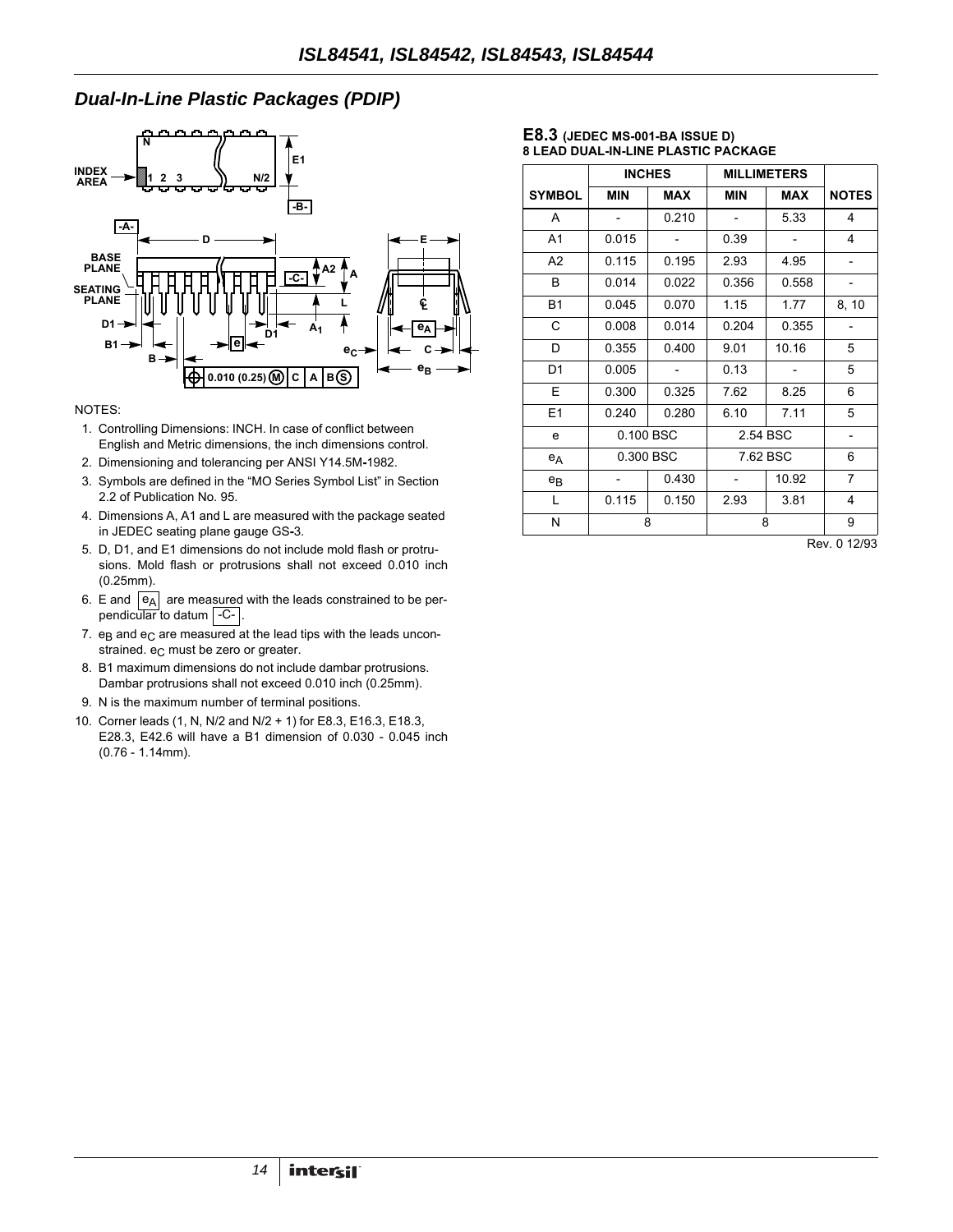# Package Outline Drawing

M8.118

8 LEAD MINI SMALL OUTLINE PLASTIC PACKAGE Rev 4, 7/11











**TYPICAL RECOMMENDED LAND PATTERN**

- **Dimensions are in millimeters. 1.**
- **Dimensioning and tolerancing conform to JEDEC MO-187-AA 2. and AMSEY14.5m-1994.**
- **Plastic or metal protrusions of 0.15mm max per side are not 3. included.**
- **Plastic interlead protrusions of 0.15mm max per side are not 4. included.**
- **Dimensions are measured at Datum Plane "H". 5.**
- **Dimensions in ( ) are for reference only. 6.**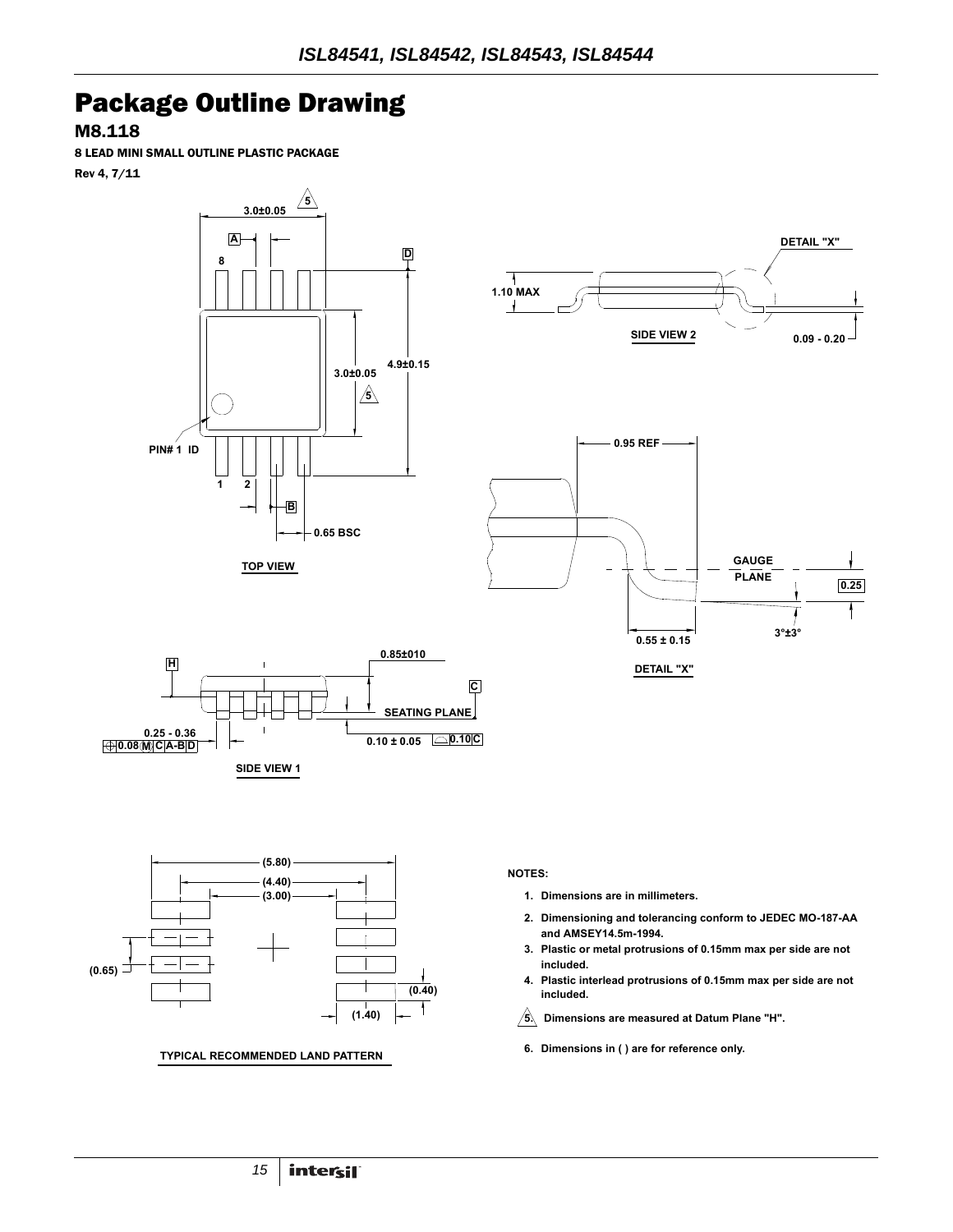# Package Outline Drawing

M8.15

8 LEAD NARROW BODY SMALL OUTLINE PLASTIC PACKAGE Rev 4, 1/12



- **1. Dimensioning and tolerancing per ANSI Y14.5M-1994.**
- **2. Package length does not include mold flash, protrusions or gate burrs. Mold flash, protrusion and gate burrs shall not exceed 0.15mm (0.006 inch) per side.**
- **3. Package width does not include interlead flash or protrusions. Interlead flash and protrusions shall not exceed 0.25mm (0.010 inch) per side.**
- **4. The chamfer on the body is optional. If it is not present, a visual index feature must be located within the crosshatched area.**
- **5. Terminal numbers are shown for reference only.**
- **6. The lead width as measured 0.36mm (0.014 inch) or greater above the seating plane, shall not exceed a maximum value of 0.61mm (0.024 inch).**
- **7. Controlling dimension: MILLIMETER. Converted inch dimensions are not necessarily exact.**
- **8. This outline conforms to JEDEC publication MS-012-AA ISSUE C.**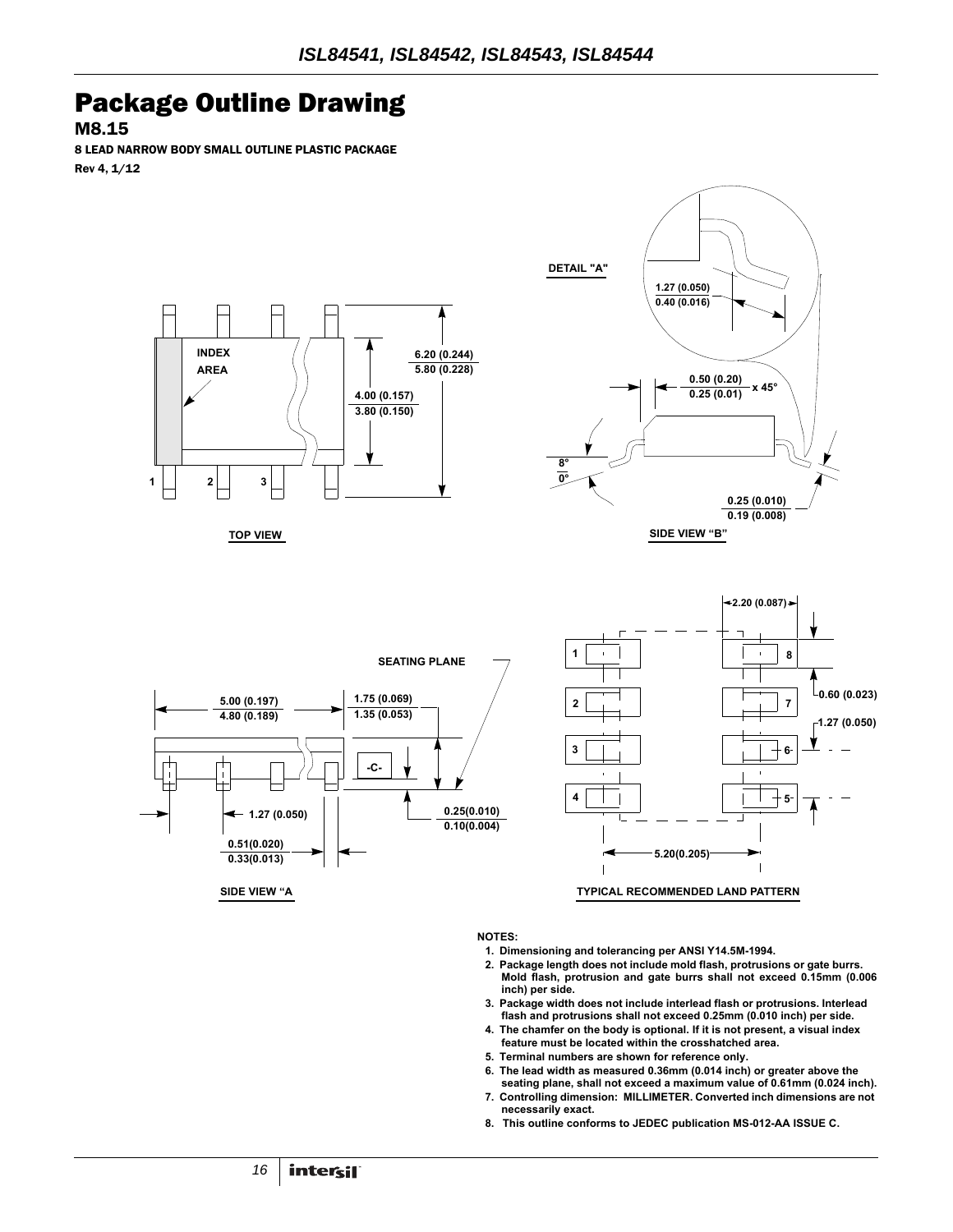# **Package Outline Drawing**

#### **P6.064**

**6 LEAD SMALL OUTLINE TRANSISTOR PLASTIC PACKAGE Rev 4, 2/10**



**TOP VIEW**











- **Dimensions in ( ) for Reference Only. 1. Dimensions are in millimeters.**
- **Dimensioning and tolerancing conform to ASME Y14.5M-1994. 2.**
- **Dimension is exclusive of mold flash, protrusions or gate burrs. 3.**
- **Foot length is measured at reference to guage plane. 4.**
- **Package conforms to JEDEC MO-178AB. 5.**